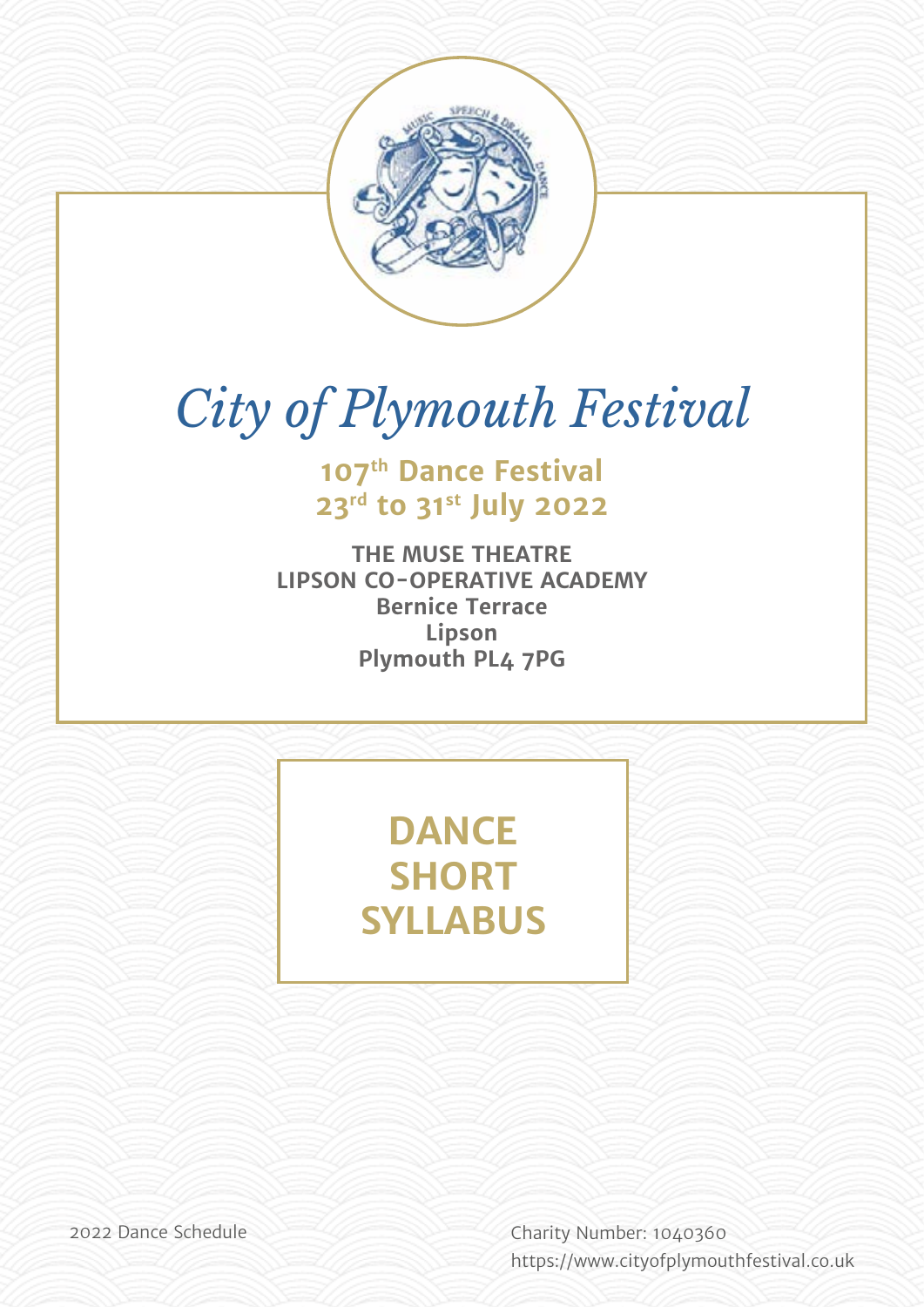# **CITY of PLYMOUTH DANCE FESTIVAL 2022 Saturday 23rd to Sunday 31st July SHORT SYLLABUS**

**Time limits are stipulated and must be strictly adhered to**

## **Babies Classes** 5 years and under

#### **Class**

- 
- 
- 2 Classical (National, Character or Greek) The Marilyn Crimp Cup
- 
- 
- 
- 4c Acro Dance
- 5 Song and Dance **The Society Cup**

1a Ballet 3 & 4 years **The Joan White Memorial Cup** 1b Ballet 5 years The Audrey Kraft Cup 3 Tap The Valerie Windsor Cup 4a Modern The Louise Williams Cup 4b Street Dance **The Liberty Salver** 

# **Ballet**

| <b>Class</b>    |               |                                 |
|-----------------|---------------|---------------------------------|
| 6a              | 6 years       | The Colin Regan Memorial Cup    |
| 6b              | 7 years       | The Valerie Tout Cup            |
| 7a              | 8 years       | The Mary I. Lee Cup             |
| 7b              | 9 years       | The Mary IL Trophy              |
| 8               | 10 years      | The Geraldine Lamb Memorial Cup |
| 9               | 11 years      | The Dorothy Lang Cup            |
| 10              | 12 years      | The Hartley Cup                 |
| 11              | 13 years      | The Stephanie Lauren Cup        |
| 12a             | 14 years      | The Hannon Ballet Cup           |
| 12 <sub>b</sub> | 15 years      | The Paul Kay Trophy             |
| 13              | 16 - 21 years | Dr Lynn Gooding Memorial Shield |
| 14              | Open          | The Rebecca Bowden Cup          |

**Pointe work is not allowed for any competitor under 13 years At the discretion of their teacher, Ballet Classes 11 – 14 and N7b and N8 may be danced on Demi Point or Pointe.** 

## **Modern Ballet**

**Class** MB3 15 - 16 years MB4 17 - 21 years

MB1 10 - 12 years The Helen Hillard Cup MB2 13 - 14 years The Molly Howe Cup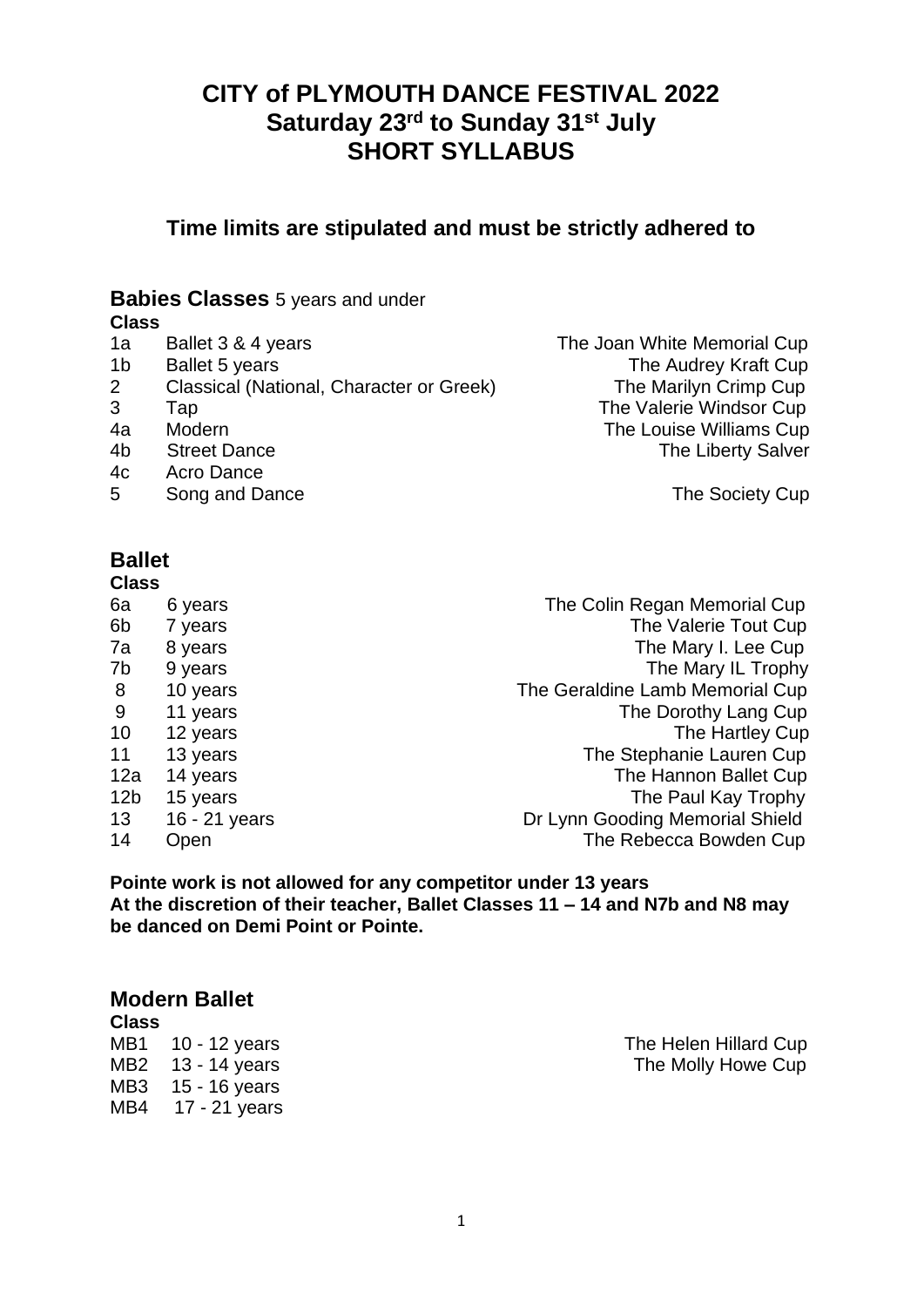## **Character or Demi-Character**

Portrayal in Dance of any Character excluding National **Class**

- 
- 
- 

## **National**

National Dance of any Country **Class**

#### **Irish Dance Class**

ID1 6 - 9 years ID2 10 - 12 years ID3 13 - 15 years ID4 16 - 18 years

#### **Scottish Dance Class Highland Fling**

SD2 10 - 12 years SD3 13 – 15 years SD4 16 – 18 years

#### **Class Sword Dance**

SD5 6 - 9 years SD6 10 - 12 years SD7 13 - 15 years SD8 16 - 18 years

#### **Class Sean Rubhais**

SD9 6 - 9 years SD10 10 - 12 years SD11 13 - 15 years SD12 16 - 18 years

15 6 & 7 years **6 and 15** and 15 and 15 and 15 and 15 and 15 and 15 and 15 and 15 and 15 and 16 and 16 and 16 and 16 and 16 and 16 and 16 and 16 and 16 and 16 and 16 and 16 and 16 and 16 and 16 and 16 and 16 and 16 and 16 16a 8 years The A.E.J.L Trophy 16b 9 years The A.E.J Lee Cup 17 10 years **The K. Knox Cup** 18 11 years The Doreen Full Memorial Cup 19 12 years **The Warwick Cup** 20 13 years The Helen Griffiths Cup 21 14 & 15 years **The Hilda Haddon Cup** 22 16 - 18 years The Paul Kay Cup 23 Open The Society Cup No.1

24 6 & 7 years The Angela Goldsborough Cup 25 8 & 9 years The Norman Lang Cup 26 10 & 11 years The Brenton Cup 27 12 & 13 years The A. E. Capps Cup<br>28 14 & 15 years The Joan Blair Memorial Cup 28 14 & 15 years The Joan Blair Memorial Cup 29 16 - 18 years The F & D Wellington Cup 30 Open The Beverley White Cup

SD1 6 - 9 years The Cunningham Family Highland Award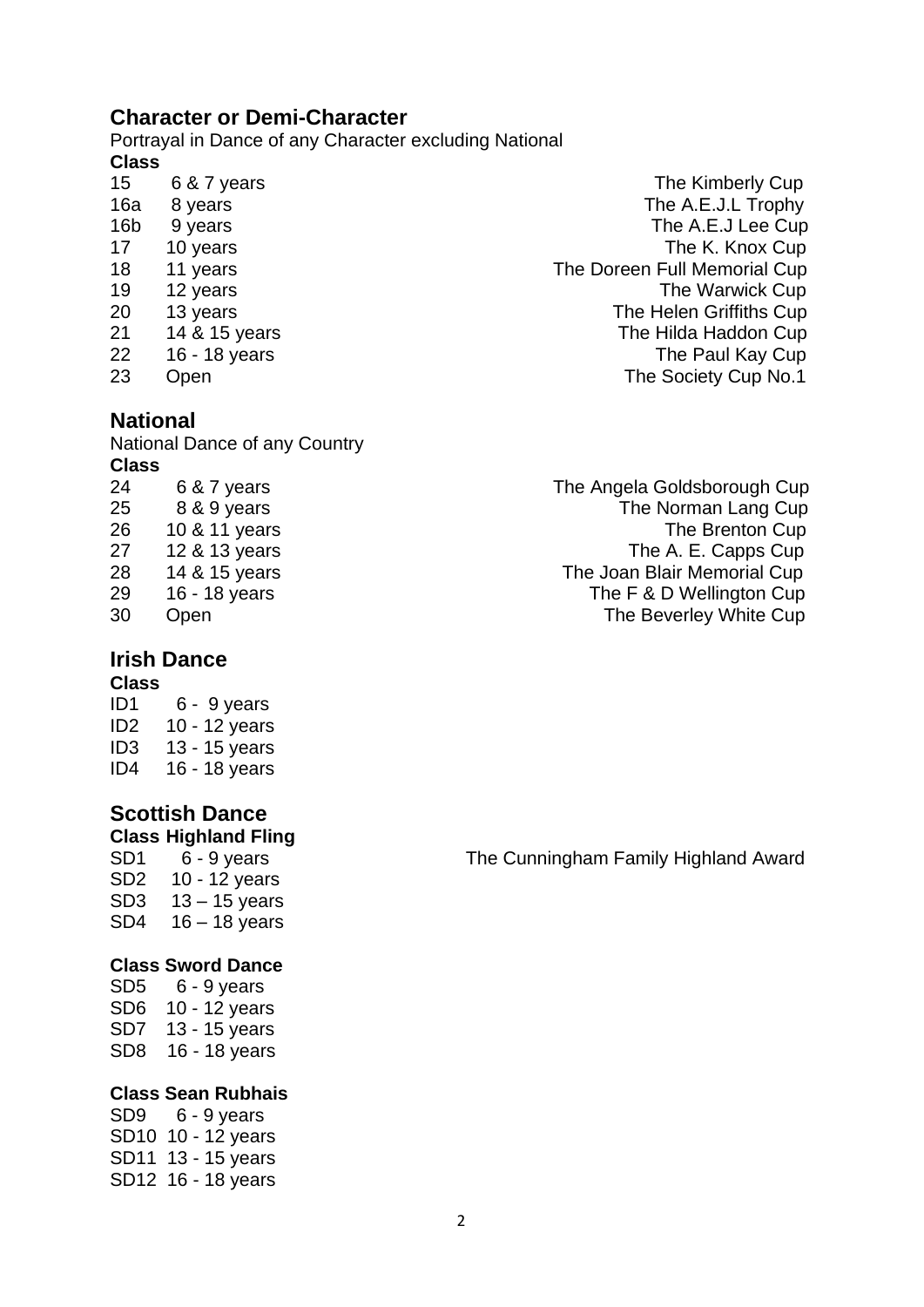# **Tap**

#### **Modern Class**

| פוסט |               |                                |
|------|---------------|--------------------------------|
| 40   | 6 & 7 years   | The Margaret Mumford Cup       |
| 41a  | 8 years       | The Crofton Cup                |
| 41b  | 9 years       | <b>Plymouth Festival Cup D</b> |
| 42   | 10 years      | The Bonair Paignton Cup        |
| 43   | 11 years      | The Sue Cook Cup               |
| 44   | 12 years      | The Barwell Trophy             |
| 45   | 13 years      | The Sue Latham Trophy          |
| 46a  | 14 years      | The Society Cup No. 6          |
| 46b  | 15 years      | The S.C. 6 Trophy              |
| 47   | 16 - 21 years | The Toni Wallis Wellington Cup |
| 48   | Open          | The Colin Jones Cup            |
|      |               |                                |

#### **Lyrical Modern Class**

| L1a              | 7 & 8 years   |
|------------------|---------------|
| L1b              | 9 years       |
| L2a              | 10 years      |
| L2b              | 11 years      |
| L3a              | 12 years      |
| L <sub>3</sub> b | 13 years      |
| L4a              | 14 years      |
| L4b              | 15 years      |
| L5               | 16 - 21 years |
| L6               | Open          |

## **Acro Dance**

| Class           |                 |
|-----------------|-----------------|
| AD <sub>1</sub> | 6 & 7 years     |
| AD <sub>2</sub> | 8 & 9 years     |
| AD <sub>3</sub> | 10 & 11 years   |
| AD <sub>4</sub> | 12 & 13 years   |
| AD <sub>5</sub> | 14 & 15 years   |
| AD <sub>6</sub> | $16 - 21$ years |
|                 |                 |

 6 & 7 years The I. Toms Cup 32a 8 years The Peter Lugg Cup 32b 9 years The Tanya Julie Tap Trophy 10 years The Valerie Whitney Cup 11 years The Claudette Cup 12 years The Leins Cup 13 years The Eva Collings Memorial Shield 37a 14 years **The A. A Trophy** 37b 15 years The Ann Attis Cup 16 - 21 years The Jill Davis Cup Open The E. Hiatt Shield

The Leah Lovell-Healy Cup

The Brydan Pillar Cup

The Anne and George Saunders Cup The Emilia Mollie Crabtree Cup The Jennifer Alden Cup

The Pat de Waal Memorial Salver The Festival Cup No 7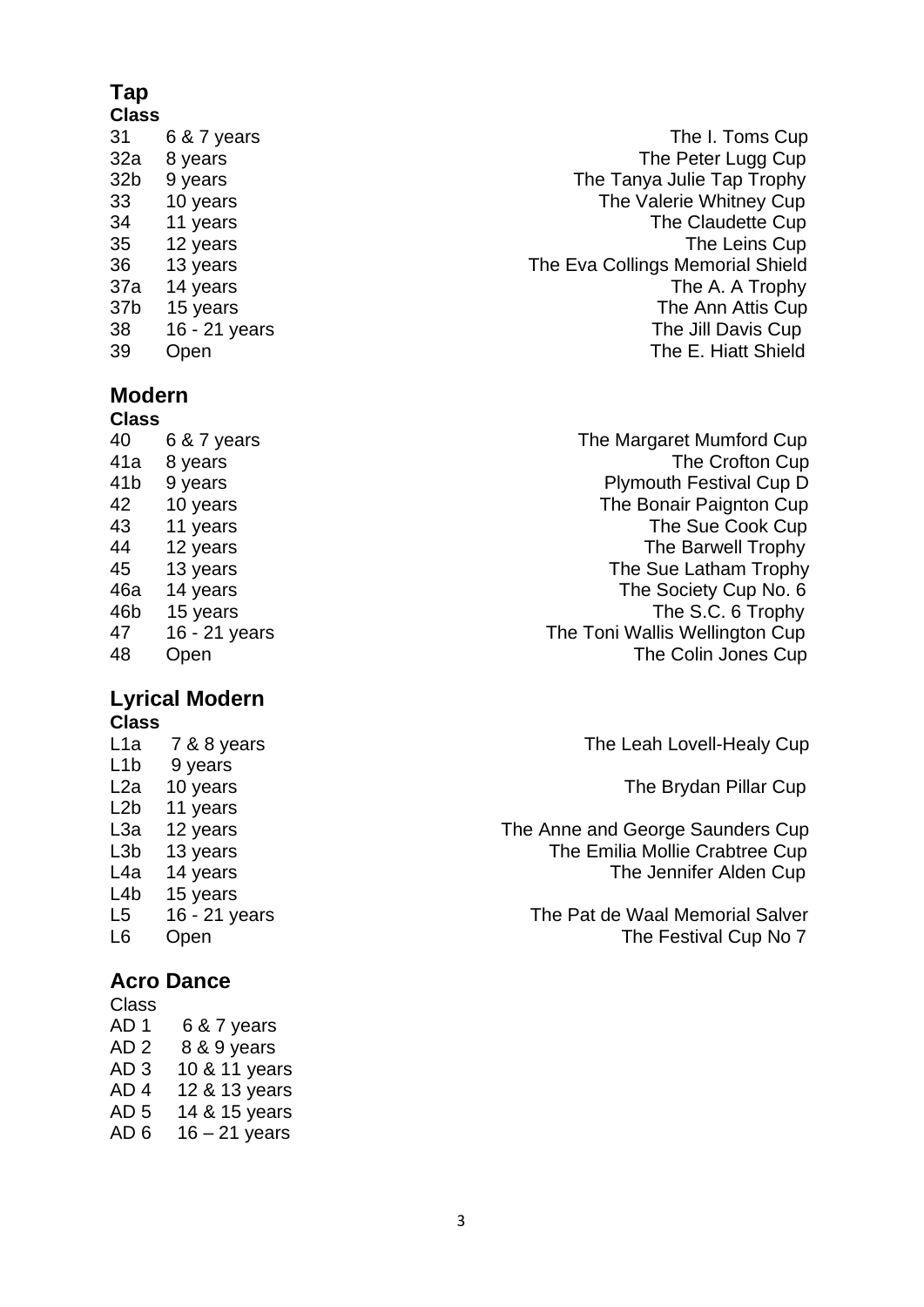## **Contemporary Modern**

#### **Class**

C2 13 - 14 years C3 15 - 16 years

## **Hip Hop**

# **Class**

## **Street Dance**

**Class** SD1 6 - 9 years SD2 10 - 12 years SD3 13 - 15 years SD4 16 - 21 years

# **Greek**

# **Class**

#### **Song & Dance Class**

| 55a | 6 years         |
|-----|-----------------|
| 55b | 7 years         |
| 56a | 8 years         |
| 56b | 9 years         |
| 57  | 10 years        |
| 58  | 11 years        |
| 59  | 12 years        |
| 60  | 13 years        |
| 61  | 14 and 15 years |
| 62  | 16 - 18 years   |
| 63  | Open            |

### **Improvisation Classes Classical Improvisation Class**

| 64    6 - 9 years | The Louise Harvey Trophy                     |
|-------------------|----------------------------------------------|
| 65 10 - 13 years  | The 'Emma's in Show Business' Dancing Trophy |
| 66 14 - 18 years  | The Louise Goldsborough Cup                  |
|                   |                                              |

C1 10 - 12 years The Billy Ron Scott Contemporary Cup

C4 17 - 21 years The Katrina Lyndon Contemporary Plate

HH1 6 - 9 years The Junior Dann Hip Hop Trophy HH2 10 - 12 years The Billy Ron Scott Hip Hop Cup HH3 13 - 15 years The Isabella Johnson Ewers Cup HH4 16 - 21 years The Groovement Project Award

 6 - 9 years The Society Cup No. 20 50 10 & 11 years The Joanne Marsden Blackwell Shield<br>51 12 & 13 years The Sharon Westlake Cup 12 & 13 years The Sharon Westlake Cup 52 14 & 15 years The Julie Harris Trophy 16 - 18 years The Karen Collings Greek Cup Open The Claire Edworthy Salver

> The Billie Brooke Memorial Plaque The Society Cup No. 4 The Carly Watts Song and Dance Cup The Gilbert Cup The Sally Lee Cup The Sylvia Tout Cup The Society Cup No. 3 The Couch Shield The Elizabeth Newham Cup The Sylvia M Lee Cup The Rebecca Cook Salver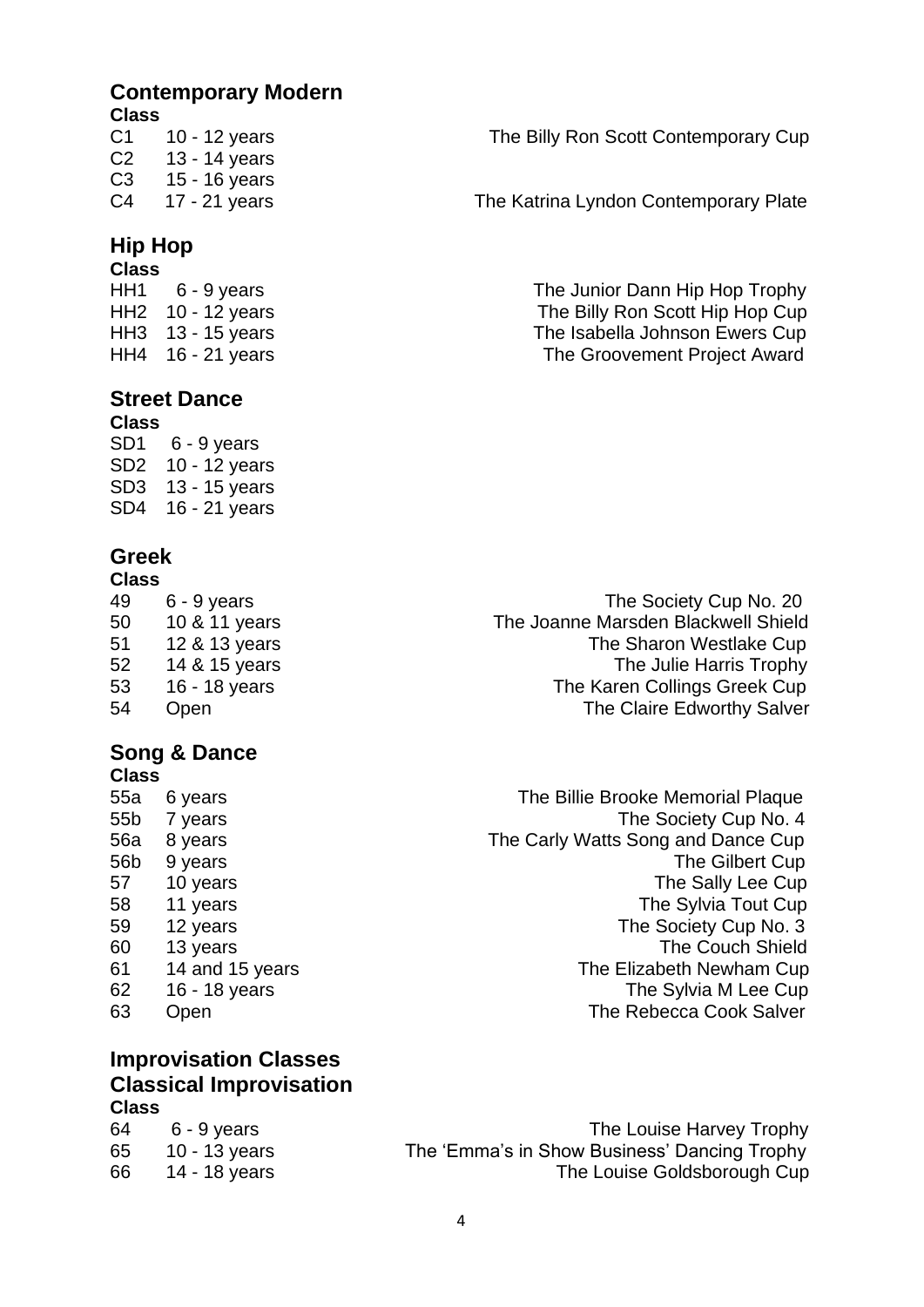## **Modern Improvisation**

#### **Class**

| 67 | $6 - 9$ years | The Society Cup No. 5A                              |
|----|---------------|-----------------------------------------------------|
| 68 | 10 - 13 years | The Valerie Anne Harvey Cup                         |
| 69 | 14 - 18 vears | The Louise Amanda Harvey Modern Improvisation Award |
|    |               |                                                     |

## **Tap Improvisation**

#### **Class**

## **Mime**

#### **Class**

MI 1 10 years and under MI 2  $11 - 13$  years MI 3  $14 - 17$  years

#### **Novice Classes Ballet Class**

#### N1 6 years **N1** 6 years **N1** 6 years **N1** 6 years **N1** 6 years **N1**  $\alpha$ N2 7 years The Michelle Barwell Cup N3 8 years N3 8 years N3 8 years N3 8 years N3 8 years N2 years N2 years N2 years N2 years N2 years N2 years N N4 9 years **N4** 9 years **The Kirsty Fletcher Cup** N5 10 years The Maureen Nichols Shield N6 11 years The Stephanie Bate Shield N7a 12 years The CLTrophy N7b 13 years The Carol Lamb Cup N8 14 - 16 years The Pamela Baker Cup

# **Modern**

**Class**

N9 6 years **N9 6 years** The Manda George Cup N10 7 years The Hi-Kix Trophy N11 8 years **N11** 8 years **N11** 8 years N12 9 years The Kerensa Cup N13 10 years The Dance Krazy Cup No. 1<br>N14 11 years The Dance Krazy Cup No. 1A The Dance Krazy Cup No. 1A N15a 12 years The JL Trophy N15b 13 years The Joyce Lambert Cup N<sub>16</sub> 14 - 16 years The Allen Cup

70 6 - 9 years The Angela Drew Cup 71 10 - 13 years The Della Barnes Shield 72 14 -18 years The Beverley Ellis Cup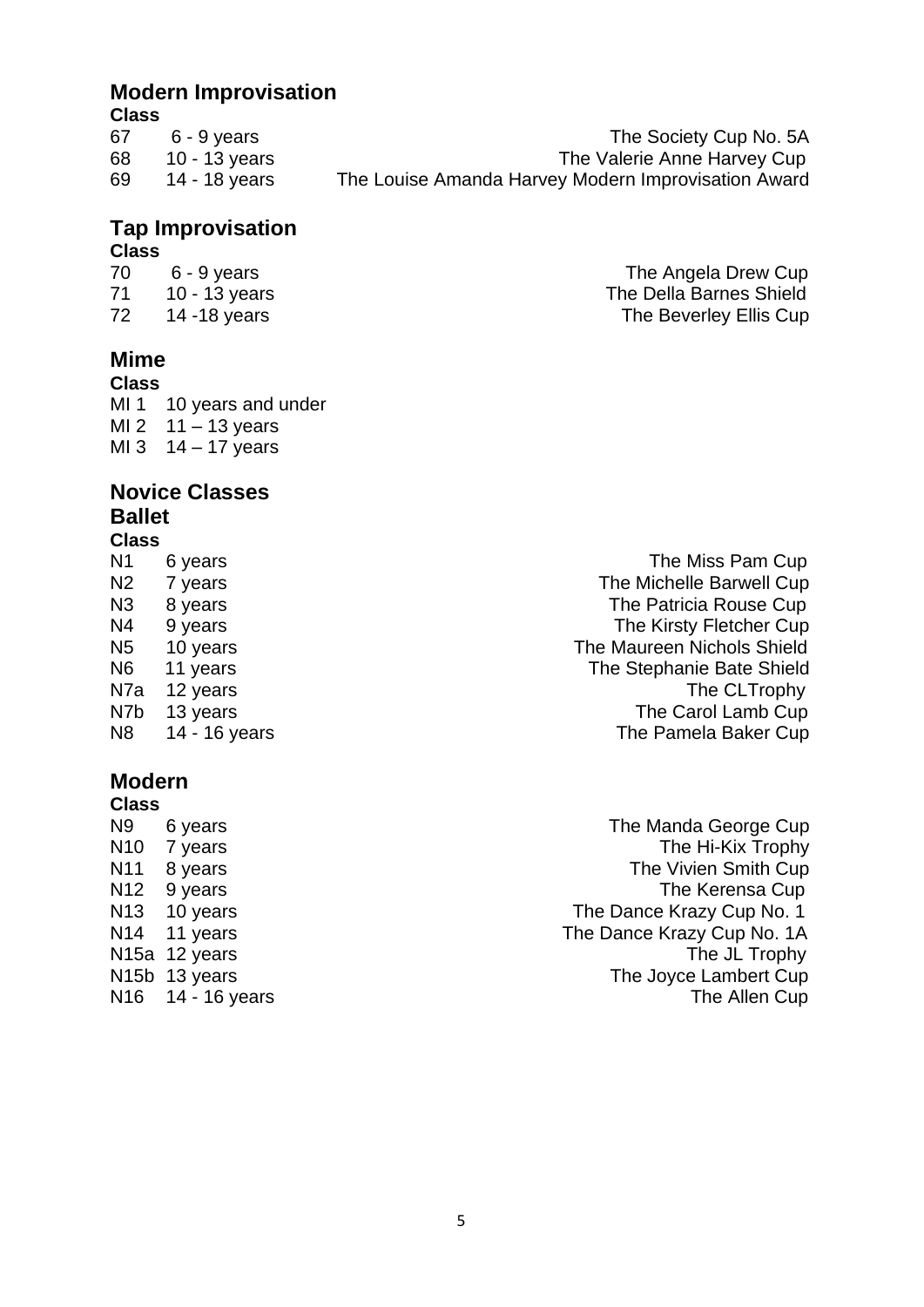# **Tap**

#### **Class**

# **Novice Lyrical**

## **Class**

N25 7 years N<sub>26</sub> 8 years N30b 13 years N31 14 -16 years

# **Bollywood**

**Class** BW1 Group 12 years and under BW2 Solo 12 years and under

## **Duet Classes**

**Classical Duet** (Ballet, Greek, National or Character) **Class**

- 
- 
- 
- 
- 78 Open

# **Modern Duet Non-Classical**

#### **Class**

- 
- 
- 
- 
- 
- 

N17 6 years **N17 6 years** The Maureen Cavanagh Memorial Cup N18 7 years The Sharron Barwell Cup N19 8 years The Chloe and Beth Pyner Tap Cup<br>N20 9 years The Chloe and Beth Pyner Tap Cup The Gemma Blight Cup N21 10 years **The Beatrice Colman Memorial Trophy** N22 11 years The Kyle and Shona Johnson Tap Trophy<br>N23 12 & 13 years The Kyle and Shona Johnson Tap Trophy The Brad Corben Award N24 14 - 16 years N24 14 - 16 years N24 14 - 16 years N24 14 - 16 years N24 14 - 16 years N25 12 12 12 12 12 1

N27 9 Years **The Hill-Falcus Trophy** N28 10 years **N28** 10 years The Alicia Jasmine Pryce Cup N29 11 years The Millie Foster Cup N30a 12 years The MF Trophy

73 9 years and under The Society Cup No. 2 74 11 years and under The Gilbert Duet Cup 75 13 years and under The Lucy Ryan & Laura Hanson Cup 76 15 years and under The Dance Krazy Cup No. 2 77 18 years and under The Pamela de Waal Cup

79 9 years and under The DLK Trophy 80 11 years and under The David & Lisa Kay Modern Duet Cup 81 13 years and under The Tracy Howard & Cheryl Love Cup 82 15 years and under The Margaret Belcher Cup 83 18 years and under The M & C Lucas Cup 84 Open The MCL Trophy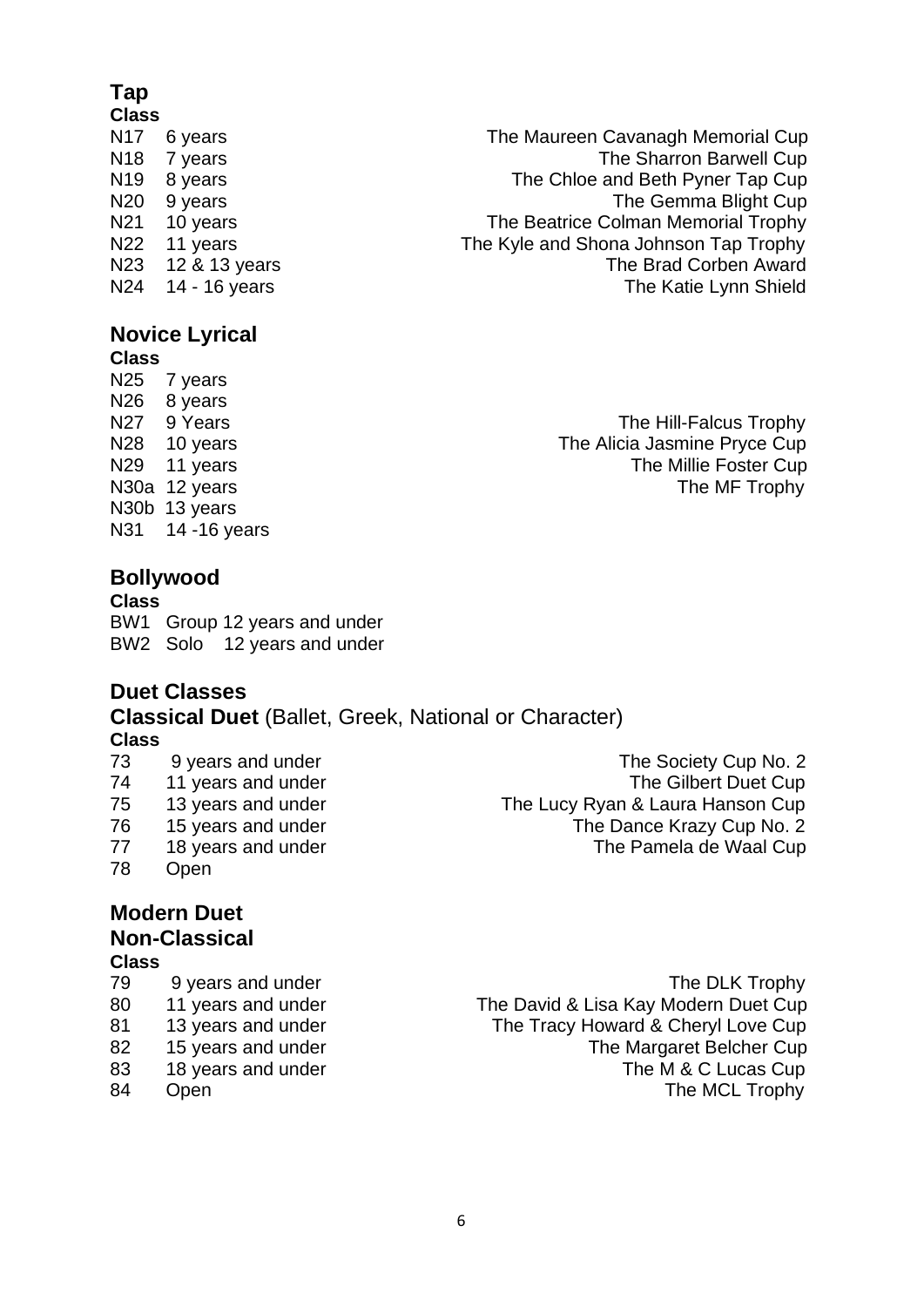# **Tap Duet**

- 
- 

#### **Song and Dance Duet Class**

- 
- 
- 
- 
- 
- 

#### **Trio and Quad Classes Ballet Trio and Quad Class**

- 91a 10 years and under
- 
- 
- 93 21 years and under

79a 9 years and under The Rebecca & Olivia Grobety Tap Duet Cup 80a 11 years and under The ROG Trophy 81a 13 years and under The Olivia & Rebecca Grobety Tap Duet Trophy 82a 15 years and under The ROG Cup 83a 18 years and under The Hunter Cup

85 9 years and under Service Cup and the Tresise Cup 86 11 years and under The Pyner Duet Cup 87 13 years and under The Fraser Memorial Shield 88 15 years and under The Pyner & Holmes Cabaret Cup 89 18 years and under The Patricia de Waal Cup 90 Open The Rebecca Gibbs Cup

91 12 years and under The Munro Trio Ballet Shield 92 14 years and under The Elizabeth Moulds Award

# **Classical Trio and Quad** (except Ballet)

#### **Class**

- 94a 10 years and under The Sherford Cup
- 94 12 years and under The Tanya Allen Award
- 95 14 years and under **Plymouth Festivals Cup B**
- 96 21 years and under

## **Non-Classical Trio and Quad** (Modern and Tap)

#### **Class**

97a 10 years and under 97 12 years and under The Nicola Husband Cup 98 14 years and under The J. Mackie, B. Corben and O.Taylor Plate 99 21 years and under

#### **Song and Dance Trio and Quad Class**

- 100a 10 years and under 100 12 years and under The Mollie Tanner Cup 101 14 years and under The Festival Cup No. 1
- 102 21 years and under

**Group Classes Ballet Group Class** 103a 10 years and under The Ben Cook Shield